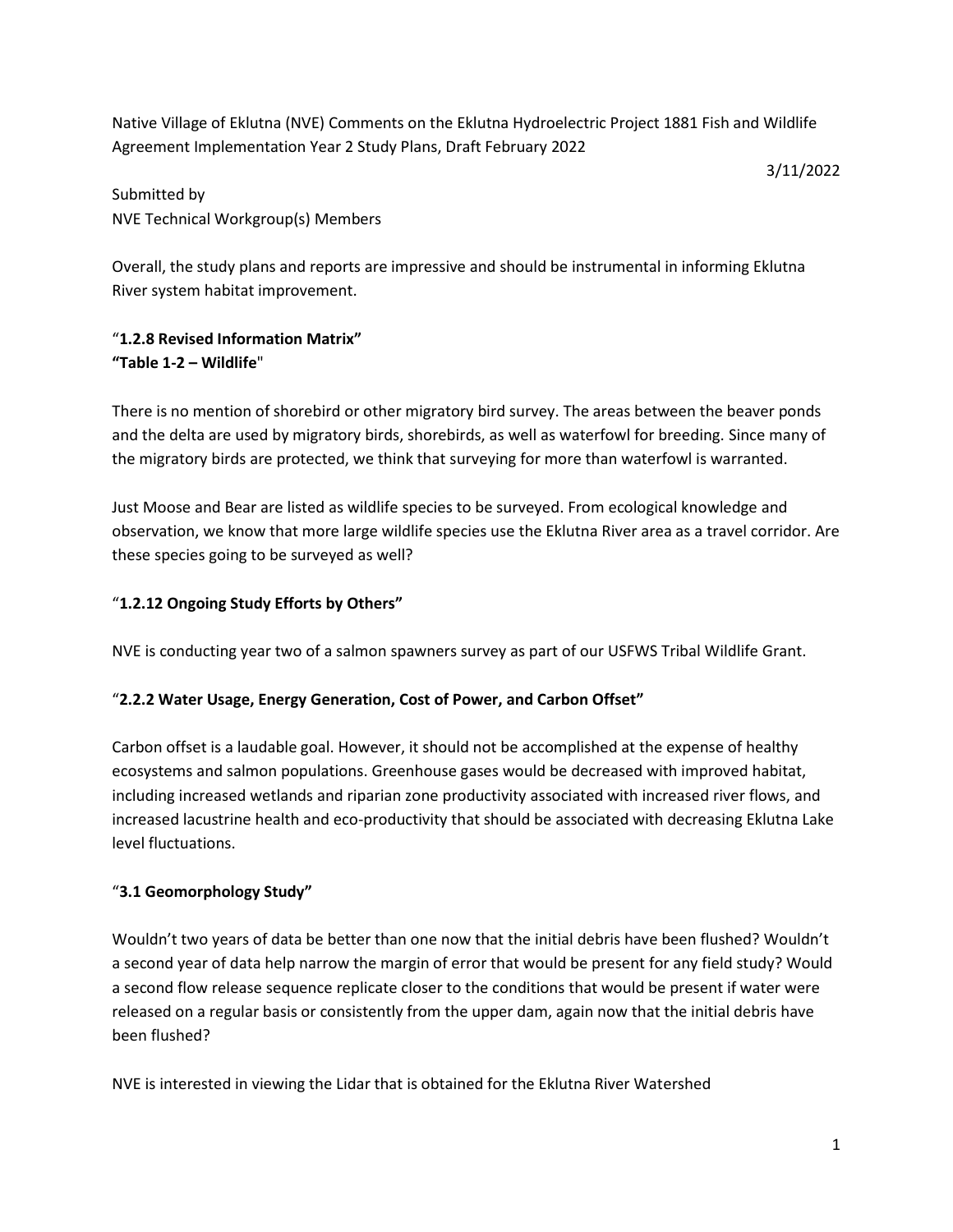## "**3.2 Instream Flow"**

## Same question as for 3.1

Habitat Suitability Criteria – what is being looked at for this study, the write up seems vague. Is this a repeat of the NVE Habitat Characterization Study or would the data be in addition to what is being surveyed?

## "**3.3 Eklutna River Fish Species Composition and Distribution Study"**

Are the classification systems consistent with ADF&G, USGS, and USFWS for substrate and mesohabitat units – so will the data be comparable with everyone else's?

NVE is continuing with our year two of spawner surveys. 2022 is now adding collecting samples for genetics as well.

## "**3.4 Lake Aquatic Habitat and Fish Utilization Study"**

What is the choke point on the East Fork that is mentioned? NVE did not observe a choke point during our survey of the East Fork.

## "**3.7 Engineering Feasibility and Cost Assessment Study**

**"3.7.1 Background"** (Proposed protection, Mitigation and enhancement (PME) measures suggested by stakeholders)

Create the opportunity for sockeye salmon to travel into/out of Eklutna Lake."

NVE has requested and requests creation of the opportunity for all Eklutna River watershed salmon, particularly Chinook, coho, and sockeye to travel into and out of Eklutna Lake. Also, restoring Eklutna Lake salmon habitat might be added to this measure, as justified below.

Sockeye are primarily lake salmon. Recent ADFG genetic analysis indicates the kokanee in Eklutna Lake are probably native as the lake was never stocked. These would likely grow to more normal sockeye size if allowed to mature in the ocean. The Eklutna Hydro Lake Aquatic Habitat and Fish Utilization Study (Y1 Interim Report Draft, 2022, 3.1.1 and 3.1.2) identified 331 spawned out 4.5 to 6.5 inch kokanee around Eklutna Lake, groundwater seepage in the Lake (steeply fluctuating) varial zone, and numerous potential shoreline spawning habitat areas around the lake. (Figure 3.1-1) Groundwater upwellings in lakes can provide extraordinarily productive sockeye spawning areas. These factors and substrate characterization indicate that, with fish passage at the lake outlet and supportive lake level management, **Eklutna Lake could provide rich spawning habitat for a prolific sockeye population that would offer the most productive Eklutna River watershed fishery.** Additionally, recent and ongoing NVE habitat assessment is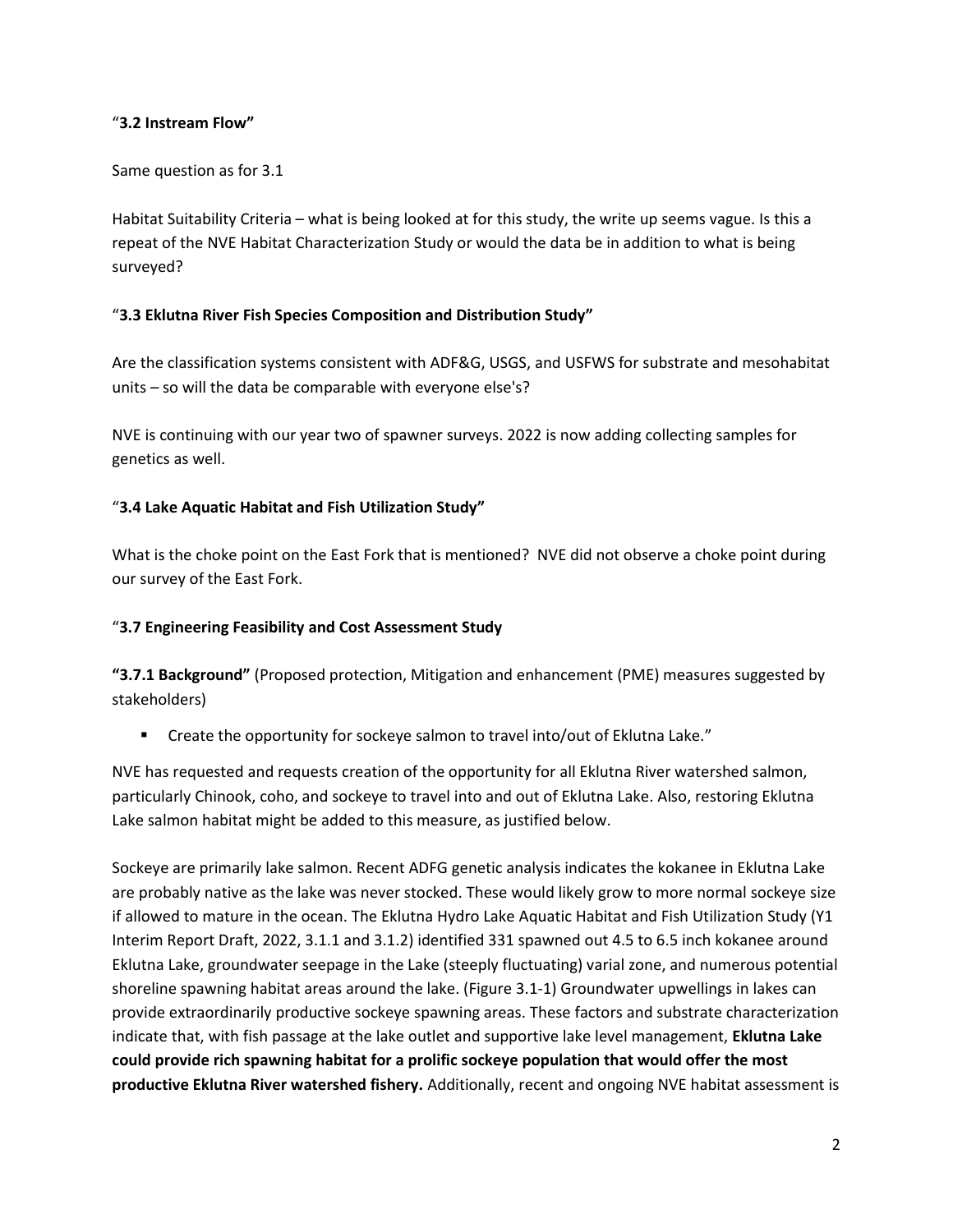documenting plentiful good salmon spawning habitat for preferred salmon species in the river tributaries to Eklutna Lake.

▪ "Improve fish habitat in the lower Eklutna River, in accordance with the recommended alternatives provided by USACE (USACE, 2011)."

We have heard this suggestion, and there is some value to it. However, it should be remembered that the USACE recommendations were developed without consideration of the additional flow that are now likely to be released from Eklutna Lake as a result of the 1991 Agreement process. Additionally, NRCS stream Hydro-geologists and others have evaluated the USACE recommendations and determined that the lower river reaches in question have reverted to a condition natural for southcentral Alaska rivers with similar parameters. These recommendations should be reassessed considering Eklutna Hydro and NVE habitat study results before implementation is considered.

If funding becomes an issue, we would prioritize support for flow release from Eklutna Lake and salmon passage at the lake dam. And, NVE is investigating supplemental grant funding for this.

## "**3.7.2 & 3.7.3**"

It would help us if Eklutna Hydro presented a list of potential new engineering options that they consider feasible to provide a flow regime into the Eklutna River for salmon habitat and create fish passage to and from Eklutna Lake. For examples, NVE has proposed consideration of pumped storage hydro which could more than replace existing power generation and completely restore the pre-dams flow regime for salmon habitat. However, I don't know whether Eklutna Hydro considers this a viable option. A fish ladder is probably the standard solution for fish passage around a dam. Some reengineering of the channel out of the lake (deepening) and the existing dam, and reduction in lake level fluctuation could facilitate continuous controllable flow downriver, fish passage, and hydropower. It is likely that this is the situation for which the new engineering should be designed. The simplest solution might be to remove the spillway and dam entirely, releasing flow according to the natural hydrograph. This seems best for salmon, but might not be as good for hydropower due to less control of lake water storage. NVE would pursue supplemental funding for mutually agreeable new lake outlet engineering, The Conservation Fund has pledged the full cost for spillway removal. We appreciate consideration and consultation on these difficult engineering issues.

## "**3.8 Hydropower Valuation"**

Will this be completed by third party company? What parameters are going to be looked at for this valuation? Is there going to be a study on how to make power generation more efficient from existing structures without as much water going through the pipe to allow the lake levels to be at a level to release water down the river?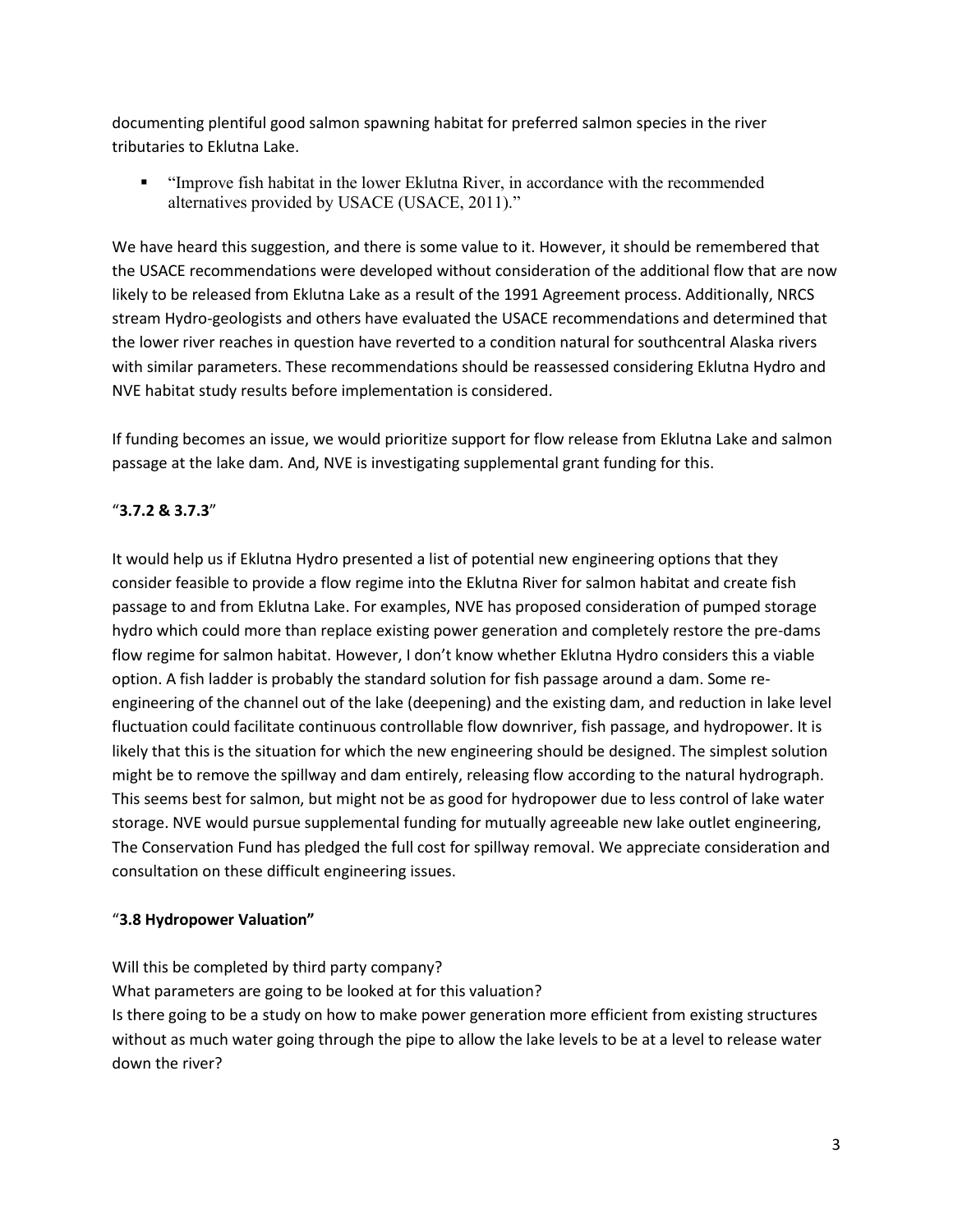3.10 Terrestrial Wildlife Studies, 3.10.4.2 Opportunistic Observations and Camera Trap Deployment

Cameras need to be checked more frequently for a camera trap survey. Are the cameras being used the model with the solar battery chargers and the wifi? Are the animals caught on camera going to be identified as individuals to observe if the animal is a resident or a pass through?

Is there a reason time-lapse setting is being used over video shorts? In my experience using camera trapping, the video settings capture more detail than the time-lapse, although it does drain batteries faster. Behavior is important to observe to see if the animals are resident or passing through. From local ecological knowledge, we know that this area is a corridor for wildlife passage.

Are the observation forms going to be distributed to everyone working in the river this summer to complete?

## "**3.10.4.3 Beaver Pond Mapping and Beaver Survey"**

Beaver Study – so only lodges are being counted and not population? Estimating population on lodge size and number is not an accurate method of population abundance.

## "**3.10.4.5 Migratory Waterfowl and Shorebird"**

Why are flight surveys being used instead of flushing and walking surveys? Flight surveys are not as accurate as identification of the birds is harder in flight and a portion of the birds will hunker down and not flush.

#### "**3.10.4.6 Raptor Nesting Surveys**

Are the methods used following the internationally accepted methods for raptor nest surveys and the ADFG methods to reduce hazing of birds on the nest?

Overall, the wildlife surveys are being done very quickly with methods that are not as accurate. For one year of data, the surveys should be more in-depth and not rushed. One year also does not give a good representation of what wildlife is in the area and if the population are residents or are just using the corridor to passage, especially in the lower area by the beaver ponds. Drones would have less negative effects on the population with greater detail for identification than flight surveys. Footage could be captured for analysis by multiple people which would reduce error and provide more accurate results.

## **"3.11.4.2.4 NVE Survey"**

NVE does not own land around the lower river, nor does it permit or authorize uses there, although it is NVE core area traditional land. Eklutna, Inc. (EI) owns land adjacent to the lower river. EI shareholders and NVE members may gather traditional resources on EI lands. Permits for others to access fishing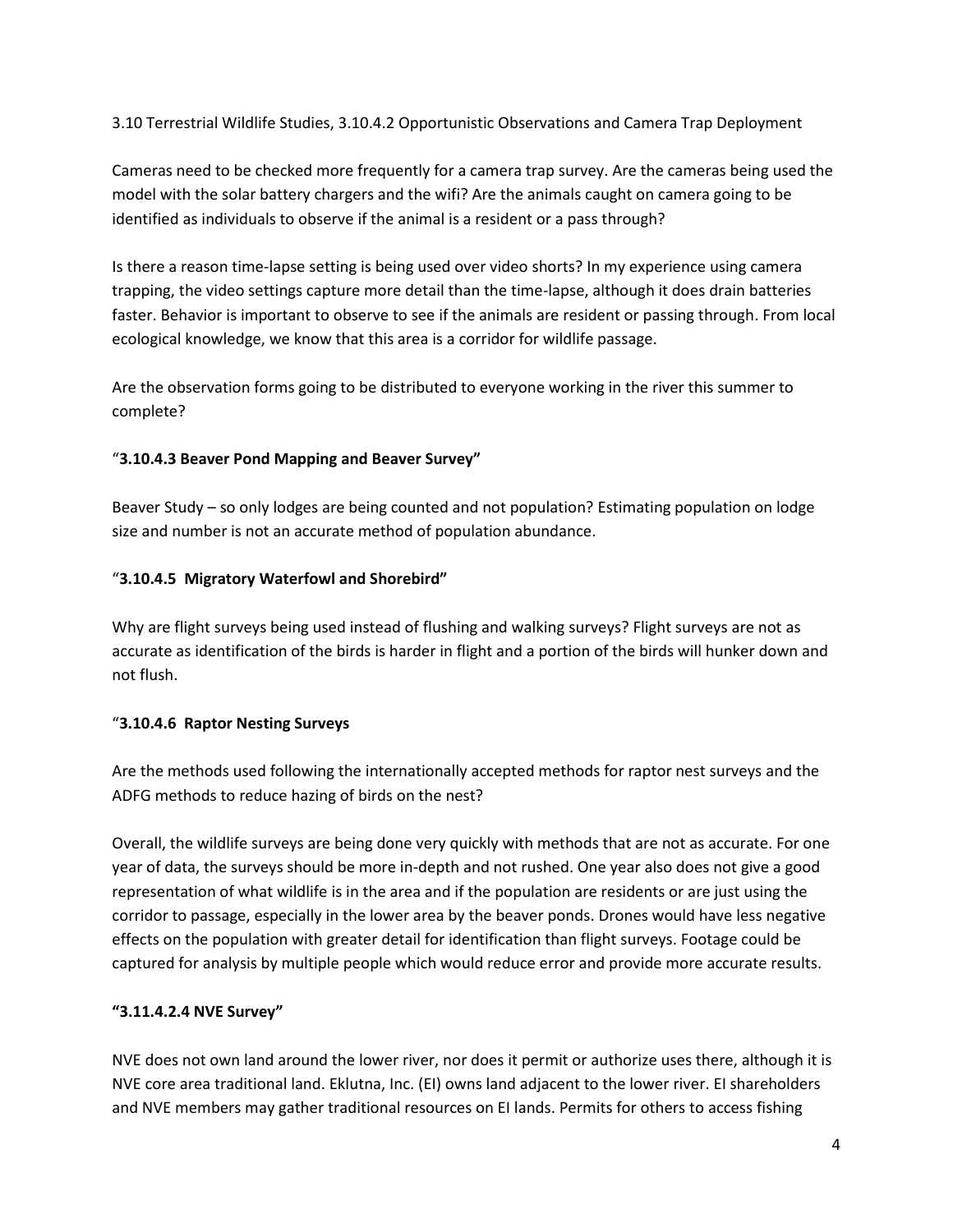Eklutna River are generally not granted by EI. (Please check this with EI.) Regarding 'It is not the goal of this study to quantify non-permitted recreation in the lower river…': This is important information, if difficult to obtain. The "anecdotal evidence of nonpermitted" fishing there is from our unquantified observations, usually associated with attempts to discourage such activity. This trespass fishing has apparently decreased in recent years, likely because the river salmon populations have greatly declined, and the unpermitted fishing may have been a contributing factor. Maximum NVE 2021 adult salmon counts of the preferred species were; 8 coho, 6 Chinook and 0 sockeye, quite a decrease from the 2002 and 2003 counts. ADFG is still allowing salmon harvest there, and documentation of unpermitted harvest would help inform fishery management, as in emergency closure which seems to be needed. It is doubtful that trespass fishers will be likely to contribute to an online survey "Close coordination with NVE and Eklutna Inc. will occur to determine appropriate and reasonable methods for quantifying existing recreational activities in the lower river" is a good idea.

#### "**3.12 Fish Straying Assessment**"

There may be "…no previous studies (fish straying studies) that would mimic the unique situation at the Eklutna Hydroelectric Project." However, consideration is advisable of potential strategies to address this likely problem for the likely indigenous Eklutna River stocks, which have recently been counted with adult numbers like 8 per species, too low to compete with stocked stocks. Components of the situation have been studied, like salmon homing in on the smell of the fresh water that they were born and reared in as juveniles, in this case Tailrace water from Eklutna Lake. There should be much to glean from the literature about olfactory and other cues that the returning salmon use to find their watershed to spawn. Educated predictions could be made about what is likely to happen with various manipulations like changing the river flow composition to a majority from Eklutna Lake. So, it seems that a literature research and theoretical analysis project would still be worthwhile.

NVE is applying for a grant to collect samples for genetic analysis of Eklutna River salmon by ADFG. Stocking the tailrace with the most genetically similar juveniles possible, in case they stray to the river, is one strategy that might be recommended. There are not enough salmon in Eklutna River now to stock both the tailrace and the river with their, hopefully, native juveniles or mist incubated eyed eggs. Another option, predictably very unpopular with area fisher-people, would be to discontinue stocking the tailrace for a time, until the native Eklutna River stocks can be recovered sufficiently contribute to tailrace stocking.

In addition to tailrace stocked fish straying back to the river, salmon laid in the river before lake flow releases could become confused upon return to a river with a new majority of water coming out of Eklutna Lake. These considerations might advocate for gradually increasing the flow from Eklutna Lake downriver while building up the native river runs. Again, these issues should be researched for optimal management of native Eklutna River salmon. This research is important for understanding the impacts of the Eklutna Hydro project on the salmon.